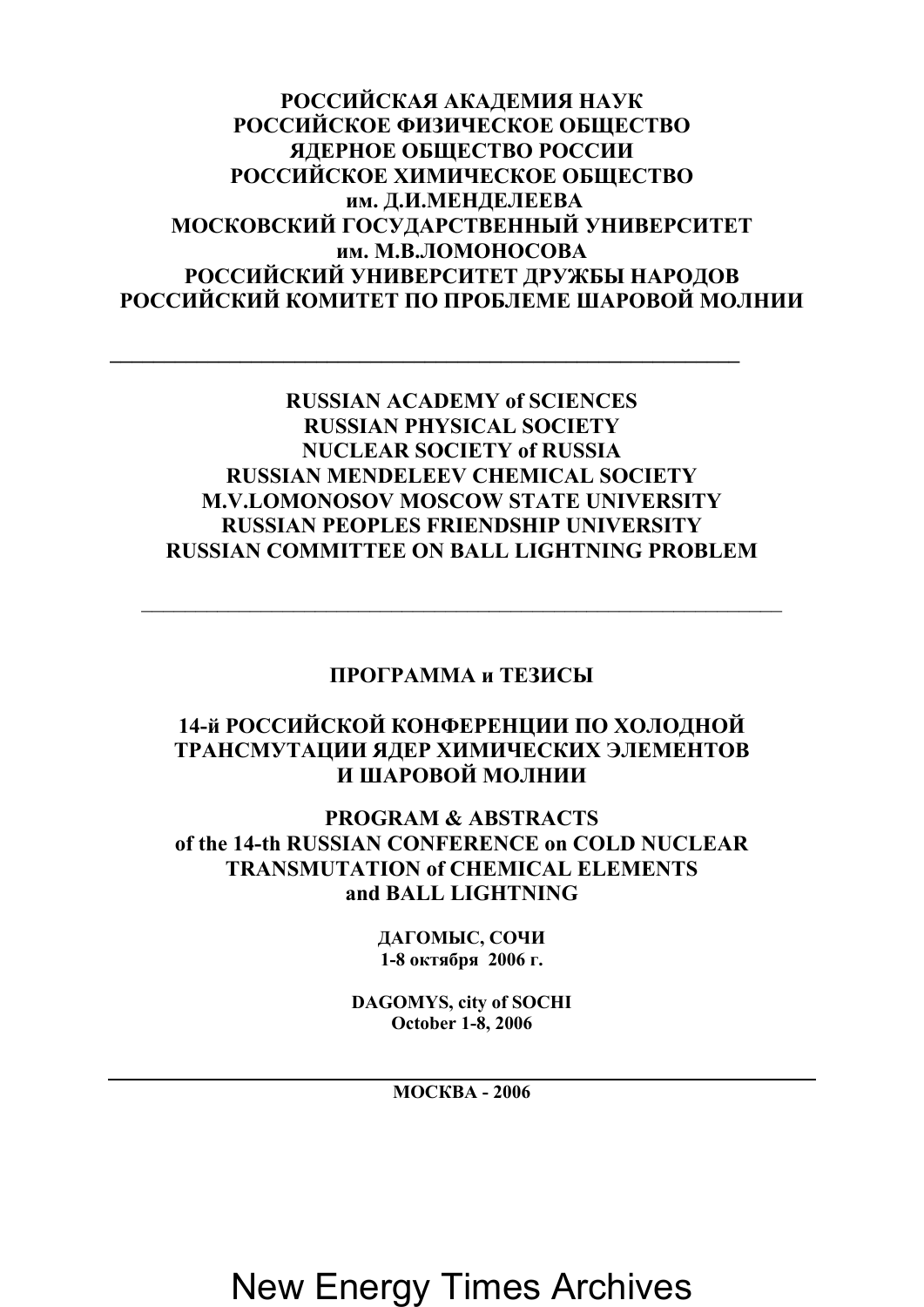#### РОССИЙСКОЕ ФИЗИЧЕСКОЕ ОБЩЕСТВО ЯДЕРНОЕ ОБЩЕСТВО РОССИИ РОССИЙСКОЕ ХИМИЧЕСКОЕ ОБЩЕСТВО им. Д.И. Менделеева МОСКОВСКИЙ ГОСУДАРСТВЕННЫЙ УНИВЕРСИТЕТ им. М.В. Ломоносова РОССИЙСКИЙ УНИВЕРСИТЕТ ДРУЖБЫ НАРОДОВ КОМИТЕТ по ПРОБЛЕМЕ ШАРОВОЙ МОЛНИИ при РОССИЙСКОЙ АКАДЕМИИ НАУК

#### Уважаемый коллега:

Сообщаем Вам, что с 1 по 8 октября 2006 года в пансионате "Олимпийский" (пос. Дагомыс, г. Сочи) состоится 14-я Российская Конференция по Холодной Трансмутации Ядер и Шаровой Молнии (РКХТЯиШМ-14).

\_\_\_\_\_\_\_\_\_\_\_\_\_\_\_\_\_\_\_\_\_\_\_\_\_\_\_\_\_\_\_\_\_\_\_\_\_\_\_\_\_\_\_\_\_\_\_\_\_\_\_\_\_\_\_\_\_\_\_\_\_\_\_\_\_\_\_\_\_\_\_\_\_\_

Программа конференции включает в себя доклады по следующим направлениям:

- 1. Экспериментальное исследование проблем холодной трансмутации ядер химических элементов и шаровой молнии.
- 2. Теоретические модели этих явлений.
- 3. Прикладные и социальные аспекты ХТЯ и проблемы шаровой молнии.

Заявки на участие в конференции, включающие сведения о названии докладов или сообщений, авторах, докладчиках и тезисы докладов (на русском и английском языках, оба текста на 1 стр.) просим присылать до 30 июня 2006 года по электронной почте для своевременного их включения в программу конференции.

Продолжительность доклада - 20 минут, сообщений 10 минут.

Оплата для российских участников конференции проживания и питания в гостинице – от 870 руб. в сутки (включая двухразовое питание и пользование пляжем). Стоимость дополнительного одноразового питания – 200 руб. в сутки. Оплата производится на месте. Возможно проживание в частном секторе за весьма умеренную плату (~200 рублей в сутки, включая питание). Регистрационный взнос для российских участников конференции – 400 рублей оплачивается при регистрации.

Доклады, обсужденные на конференции и представленные в Оргкомитет во время её проведения (дискетка и 2 экз.), будут опубликованы в отдельном сборнике. В конце докладов, представленных на русском языке, должна быть дана на английском языке информация следующего содержания: название, фамилия и инициалы авторов, организация, адрес, E-mail, аннотация.

Заезд и регистрация участников – 1 октября, отъезд – 8 октября.

Проезд до посёлка Дагомыс поездом, либо самолетом до г. Адлер и затем электричкой до пос. Дагомыс, либо от ж/д станции Сочи автобусом Тел.: (095) 196-9476, 334-0925 Факс: (495) 196-6108, 334-0124

E-mail: [bazhutov@izmiran.ru](mailto:bazhutov@izmiran.ru) ;

 [bychvl@orc.ru](mailto:bychvl@orc.ru) ; goryachev@ivtem[.k](http://cosmos.izmiran.ru/CNT&BL)iae.ru; <http://cosmos.izmiran.ru/CNT&BL> Председатель Оргкомитета РКХТЯиШМ-14 Ю.Н. Бажутов Зам. Председателя В.Л. Бычков

Н.В. Самсоненко

Ученый секретарь И.В. Горячев

### **2**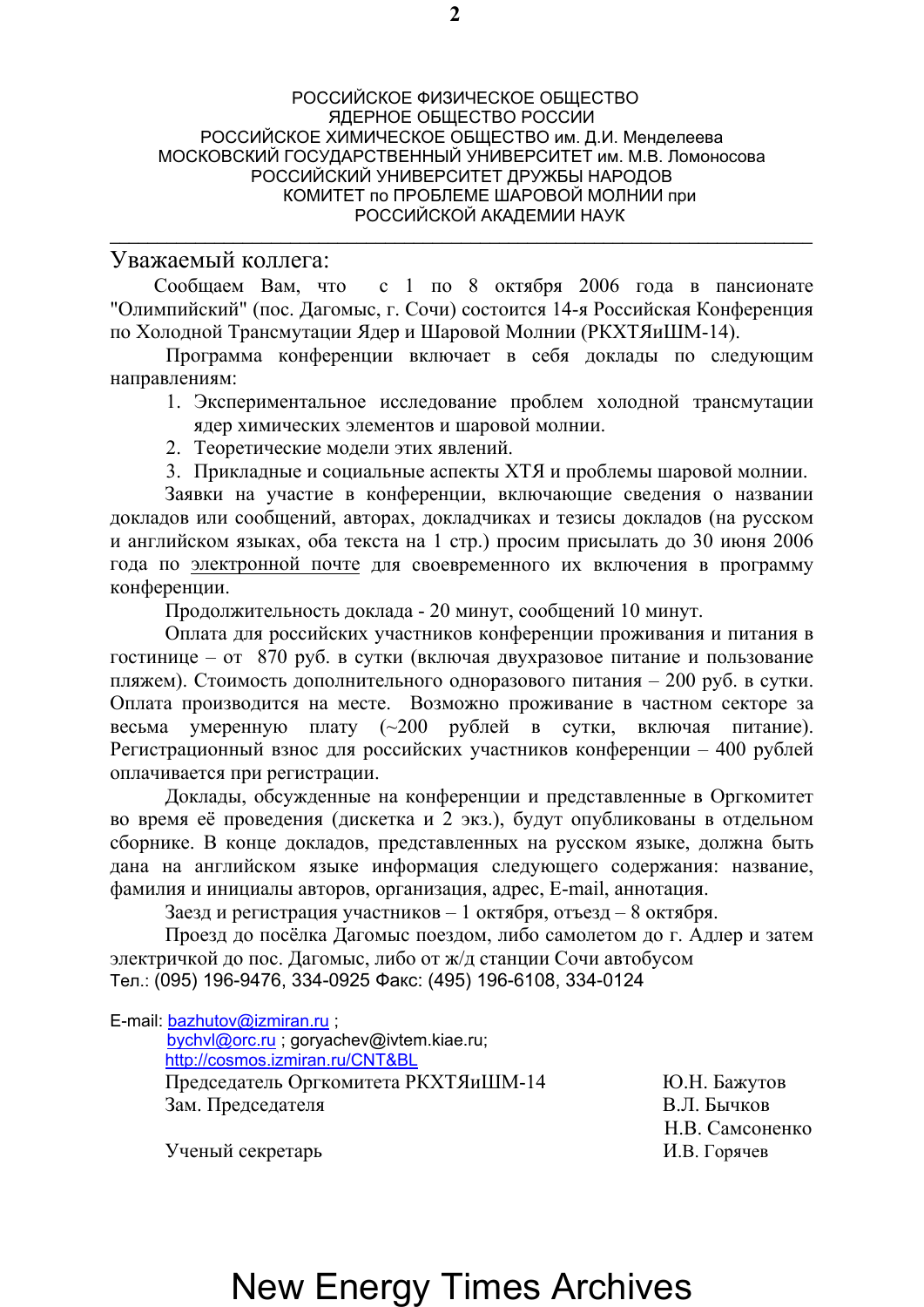Russian Physical Society Nuclear Society of Russia Mendeleev Chemical Society of Russia Moscow Lomonosov State University Russian Peoples' Friendship State University Committee on Ball Lightning Problems at Russian Academy of Sciences

#### Dear Colleagues,

The 14<sup>th</sup> Russian Conference on Cold Nuclear Transmutation of chemical elements and Ball-Lightning (RCCNT&BL-14) is to be held during October (1-8), 2006. The place of the Conference is in Dagomys near the city of Sochi that is the best recreation and holiday place on the Black See shore of Russia. The program of the Conference includes the following subjects:

- Experimental research in cold nuclear transmutation (fusion) and ball lightning;
- Theoretical models with respect to cold nuclear transmutation (fusion) and ball-lightning effects;
- Applied to these problems technologies and devices.

The Organizing Committee of the Conference is pleased to invite you to attend the Conference. The terms of your participation are as follows:

The full cost is \$900, which will include the registration fee, visa, hotel reservation and living, three daily buffet meals, conference proceedings, transportation from the Sochi airport and back, social dinner and special excursion or entertainment.

The languages of the Conference are Russian and English.

The total cost can be reduced down to \$800 if transferred before July 30 to the account of the Organizing Committee, which is to be announced on having received from you a confirmation about your decision to attend the Conference.

If you make a decision to take part in the Conference please let us know before July 10 about the title and abstract of your report.

Contact telephone: (7) (095) 196-9476 (ask Mr. Igor Goryachev) Fax: (7) (095) 196-6108

E-mail: [goryachev@ivtem.kiae.ru](mailto:goryachev@ivtem.kiae.ru) ;

 [bazhutov@izmiran.ru](mailto:bazhutov@izmiran.ru) ; [bychvl@orc.ru](mailto:bychvl@orc.ru) <http://cosmos.izmiran.ru/CNT&BL>

 Address: I. Goryachev, Russia, 123182 Moscow, 1 Kurchatov Sq., Research Institute of High Technologies at RRC "Kurchatov Institute"

Yuri Bazhutov, Chairman of the RCCNT&BL-14 Organizing Committee; Vladimir Bychkov, Nikolai Samsonenko, Vice-Chairmen; Igor Goryachev, Scientific Secretary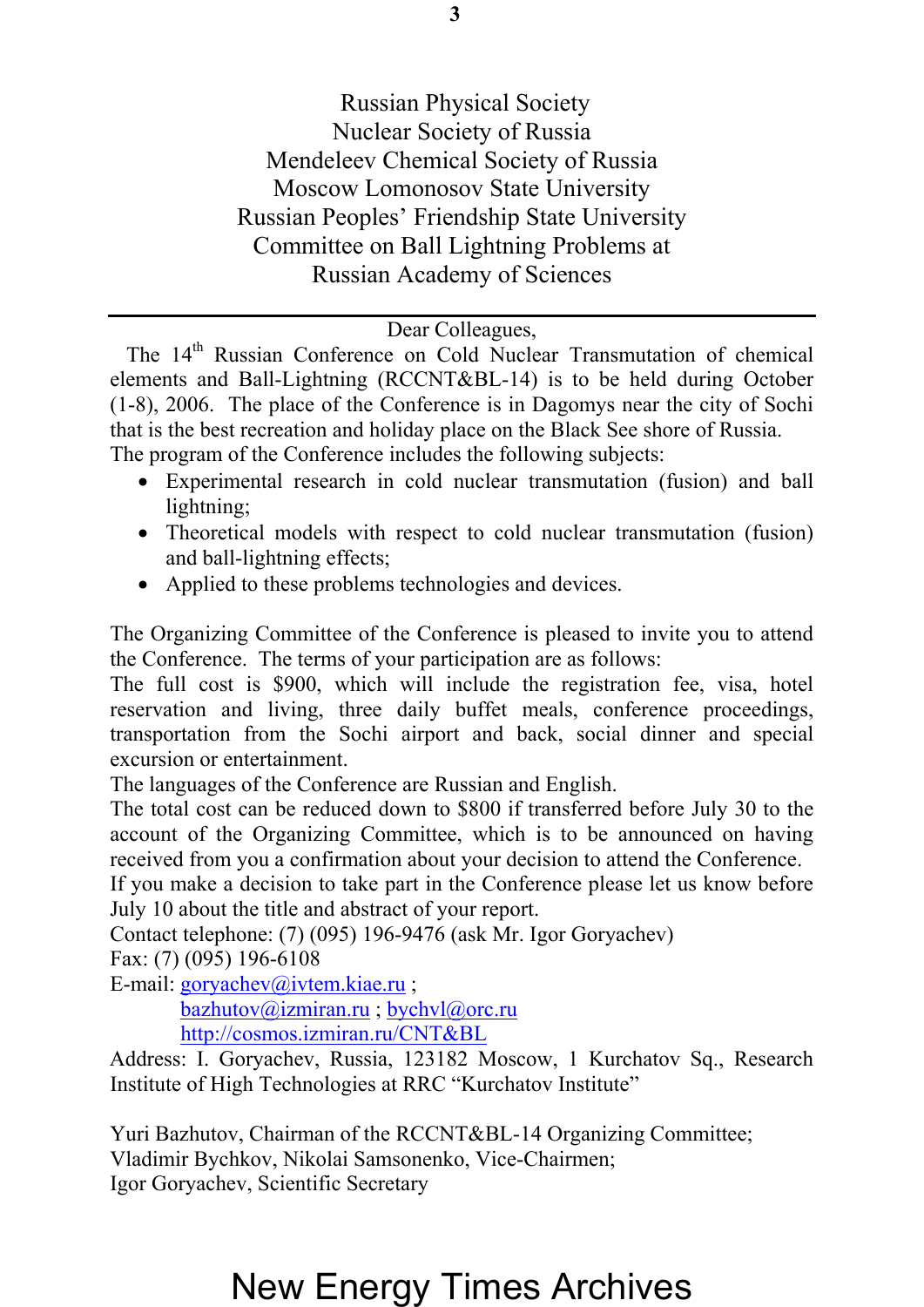**РОССИЙСКАЯ АКАДЕМИЯ НАУК РОССИЙСКОЕ ФИЗИЧЕСКОЕ ОБЩЕСТВО ЯДЕРНОЕ ОБЩЕСТВО РОССИИ РОССИЙСКОЕ ХИМИЧЕСКОЕ ОБЩЕСТВО им. Д.И.МЕНДЕЛЕЕВА МОСКОВСКИЙ ГОСУДАРСТВЕННЫЙ УНИВЕРСИТЕТ им. М.В.ЛОМОНОСОВА РОССИЙСКИЙ УНИВЕРСИТЕТ ДРУЖБЫ НАРОДОВ РОССИЙСКИЙ КОМИТЕТ ПО ПРОБЛЕМЕ ШАРОВОЙ МОЛНИИ**

#### **RUSSIAN ACADEMY of SCIENCES RUSSIAN PHYSICAL SOCIETY NUCLEAR SOCIETY of RUSSIA RUSSIAN MENDELEEV CHEMICAL SOCIETY M.V.LOMONOSOV MOSCOW STATE UNIVERSITY RUSSIAN PEOPLES FRIENDSHIP UNIVERSITY RUSSIAN COMMITTEE ON BALL LIGHTNING PROBLEM**

#### **ПРОГРАММА и ТЕЗИСЫ**

 $\_$ 

#### **14-й РОССИЙСКОЙ КОНФЕРЕНЦИИ ПО ХОЛОДНОЙ ТРАНСМУТАЦИИ ЯДЕР ХИМИЧЕСКИХ ЭЛЕМЕНТОВ И ШАРОВОЙ МОЛНИИ**

**PROGRAM & ABSTRACTS of the 14-th RUSSIAN CONFERENCE on COLD NUCLEAR TRANSMUTATION of CHEMICAL ELEMENTS and BALL LIGHTNING** 

> **ДАГОМЫС, СОЧИ 1-8 октября 2006 г.**

**DAGOMYS, city of SOCHI October 1-8, 2006**

**МОСКВА - 2006** 

© **НИЦ ФТП "Эрзион", 2006**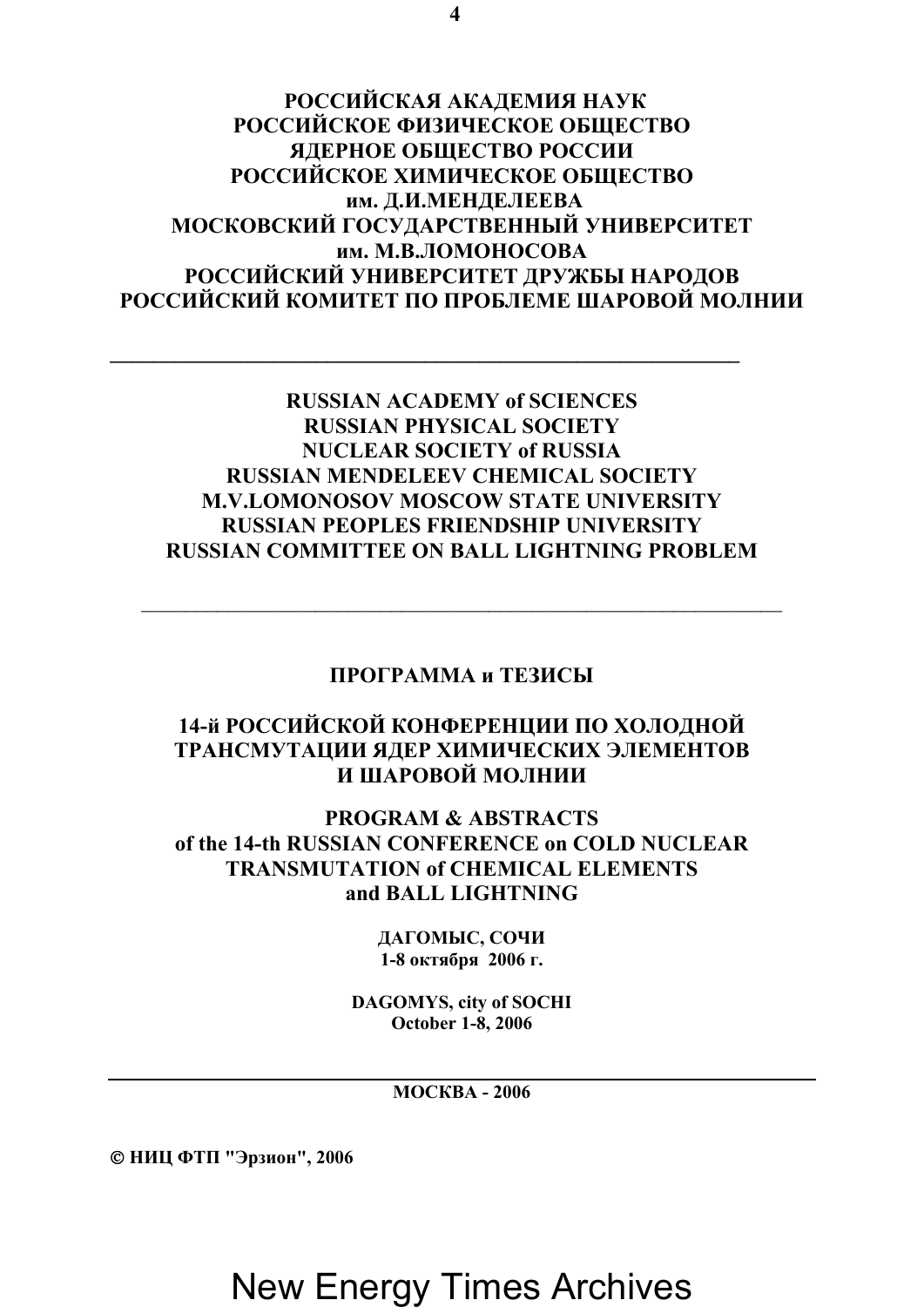#### **РЕДАКЦИОННАЯ КОЛЛЕГИЯ**

- **д.ф.-м.н. Кузьмин Р.Н. (гл. редактор),**
- **к.ф.-м.н. Бажутов Ю.Н. (зам. гл. редактора),**
- **д.ф.-м.н. Бычков В.Л. (зам. гл. редактора),**
- **д.т.н. Горячев И.В. (учёный секретарь),**
- **к.ф.-м.н. Баранов Д.С.,**
- **д.ф.-м.н. Власов А.Н.,**
- **к.ф.-м.н. Каряка В.И.,**
- **д.ф.-м.н. Климов А.И.,**
- **к.ф.-м.н. Липсон А.Г.,**
- **д.ф.-м.н Никитин А.И.,**
- **к.ф.-м.н. Плетников Е.В.,**
- **д.ф.-м.н. Родионов Б.У.,**
- **д.ф.-м.н. Рухадзе А.А.**
- **к.т.н. Савватимова И.Б.,**
- **к.ф.-м.н. Самсоненко Н.В.,**
- **к.ф.-м.н. Филиппов Д.В.**

#### **EDITORIAL BOARD**

| Kuz'min R.N.          | (Editor-in-chief), DSc., Physical and Mathematical Sciences,        |
|-----------------------|---------------------------------------------------------------------|
| <b>Bazhutov Yu.N.</b> | (Deputy editor-in-chief), PhD., Physical and Mathematical Sciences, |
| <b>Bychkov V.L.</b>   | (Deputy editor-in-chief), DSc., Physical and Mathematical Sciences, |
| Goryachev I.V.        | (Secretary), DSc., Technical Sciences,                              |
| <b>Baranov D.S.</b>   | PhD., Physical and Mathematical Sciences,                           |
| Vlasov A.N.           | DSc., Physical and Mathematical Sciences,                           |
| Karyaka V.I.          | PhD., Physical and Mathematical Sciences,                           |
| Klimov A.I.           | DSc., Physical and Mathematical Sciences,                           |
| Lipson A.G.           | PhD., Physical and Mathematical Sciences,                           |
| Nikitin F.I.          | DSc., Physical and Mathematical Sciences,                           |
| <b>Pletnikov E.V.</b> | PhD., Physical and Mathematical Sciences,                           |
| Rodionov B.U.         | DSc., Physical and Mathematical Sciences,                           |
| Rukhadze A.A.         | DSc., Physical and Mathematical Sciences,                           |
|                       | Savvatimova I.B. PhD., Technical Sciences,                          |
|                       | Samsonenko N.V. PhD., Physical and Mathematical Sciences,           |
|                       |                                                                     |

**Philippov D.V. PhD., Physical and Mathematical Sciences**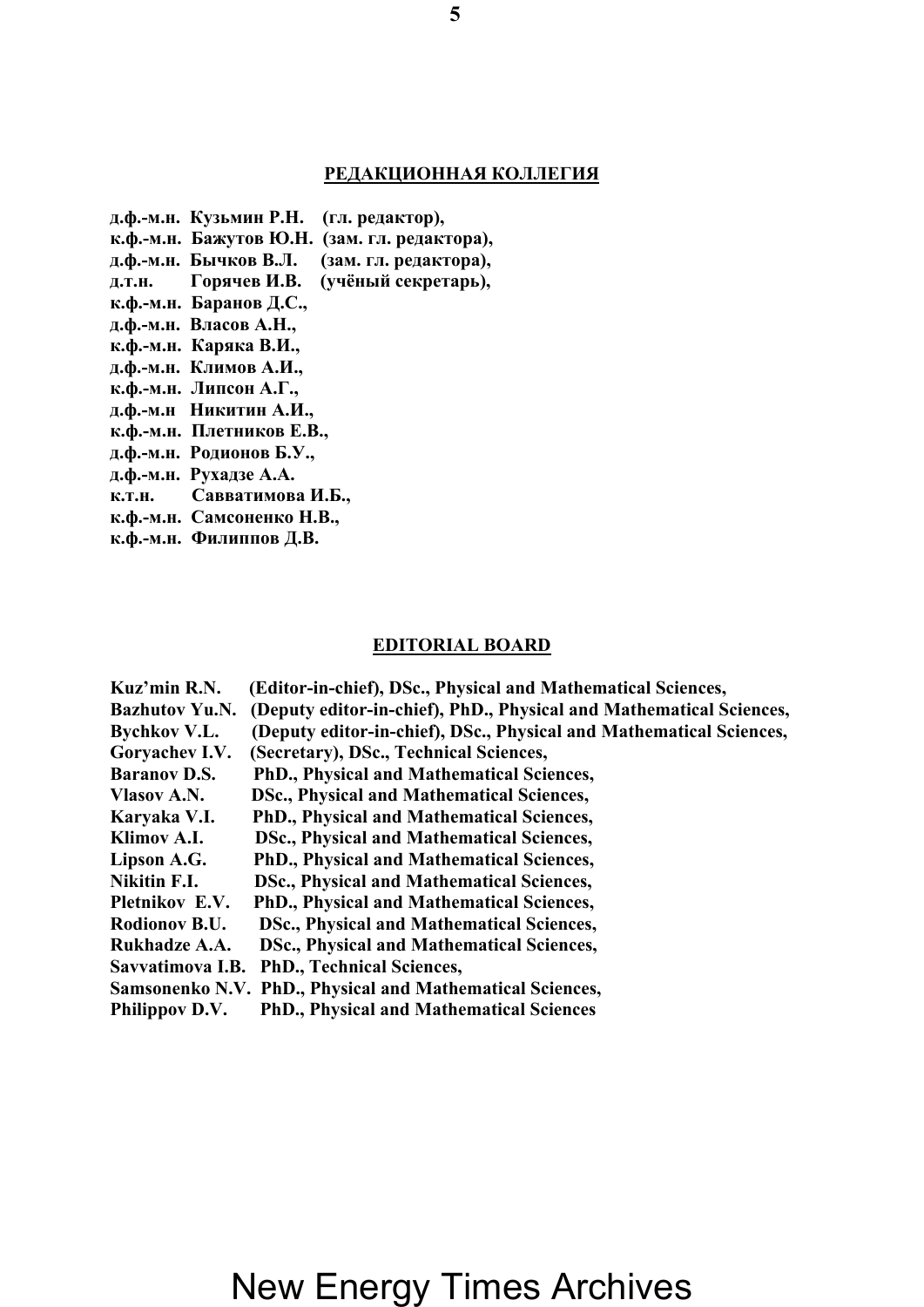### **ОРГАНИЗАЦИОННЫЙ КОМИТЕТ**

| Бажутов Ю.Н. - (председатель), Институт Земного Магнетизма, Ионосферы и       |
|-------------------------------------------------------------------------------|
| Распростр-я Радиоволн РАН (ИЗМИРАН), НИЦ ФТП «Эрзион»;                        |
| - (зам. председателя), Моск. Гос. Универ. им. М.В.Ломоносова;<br>Бычков В.Л., |
| Самсоненко Н.В. - (зам. председателя), Рос. Универ. Дружбы Народов (РУДН);    |
| - (зам. председателя), ГНЦ РФ ТРИНИТИ;<br>Шарков В.Ф.                         |
| - (ученый секретарь), ИВТЭМ РНЦ "Курчатовский институт";<br>Горячев И.В.      |
| - (пресс-секретарь), член Союза Журналистов РФ;<br>Бычкова И.Е.               |
| - (исп. секретарь), Ин-т Прикладной Механики РАН (ИПРИМ);<br>Гришин В.Г       |
| Плетников Е.В. - (тех. Редактор Интернет Сайта), Моск. Авиац. Институт (МАИ); |
| Стаханова И.Г. - (зам. Редактора Интернет Сайта), ИЗМИРАН;                    |

 **Члены оргкомитета:** 

| Баранов Д.С. | - Институт Высоких Температур РАН (ИВТАН);                  |
|--------------|-------------------------------------------------------------|
|              | Корнилова А.А. - Моск. Гос. Университет им. М.В.Ломоносова; |
| Никитин А.И. | - Институт Энергетических Проблем Химической Физики РАН;    |
| Хохлов Н.И., | - Научно Исслед. Физико Химический Институт им. Карпова;    |
|              | Мозжегоров А.А. - представитель Краснодарского края.        |

#### **ORGANIZING COMMITTEE**

| <b>Bazhutov Yu.N.</b> | - (Chairman), Institute of Terrestrial Magnetism, Ionosphere and  |
|-----------------------|-------------------------------------------------------------------|
|                       | Radiowave Propagation, RAS (IZMIRAN), Erzion Center;              |
| <b>Bychkov V.L.</b>   | - (Deputy Chairman), Lomonosov Moscow State University;           |
| Samsonenko N.V.       | - (Deputy Chairman), Russian Peoples Friendship University;       |
| <b>Sharkov V.F.</b>   | - (Deputy Chairman), SSC RF "TRINITI";                            |
| Goryachev I.V.        | - (Scientific secretary), Rus. Res. Center "Kurchatov Institute"; |
| Bychkova I.E.         | - (Press-secretary), Russian Journalist Union Member;             |
| Grishin V.G.          | - (Secretary), Institute of Applied Mechanics, RAS;               |
| <b>Pletnikov E.V.</b> | - (Tech. Redactor of Vebsite), Moscow Aviation Institute (MAI);   |
| Stakhanova I.G.       | - (Deputy Redactor of Vebsite), IZMIRAN;                          |
|                       |                                                                   |

 **Committee members:** 

| <b>Baranov D.S.,</b> | - Institute for High Temperatures, Russian Academy of Sciences; |
|----------------------|-----------------------------------------------------------------|
| Kornilova A.A.,      | - Lomonosov Moscow State University;                            |
| Nikitin A.I.,        | - Institute of Energetic Problems of Chemical Physics, RAS;     |
| Khokhlov N.I.        | - Karpov Scientific Research Physical and Chemical Institute;   |
|                      | Mozzhegorov A.A. – Representative of Krasnodar region.          |

#### **6**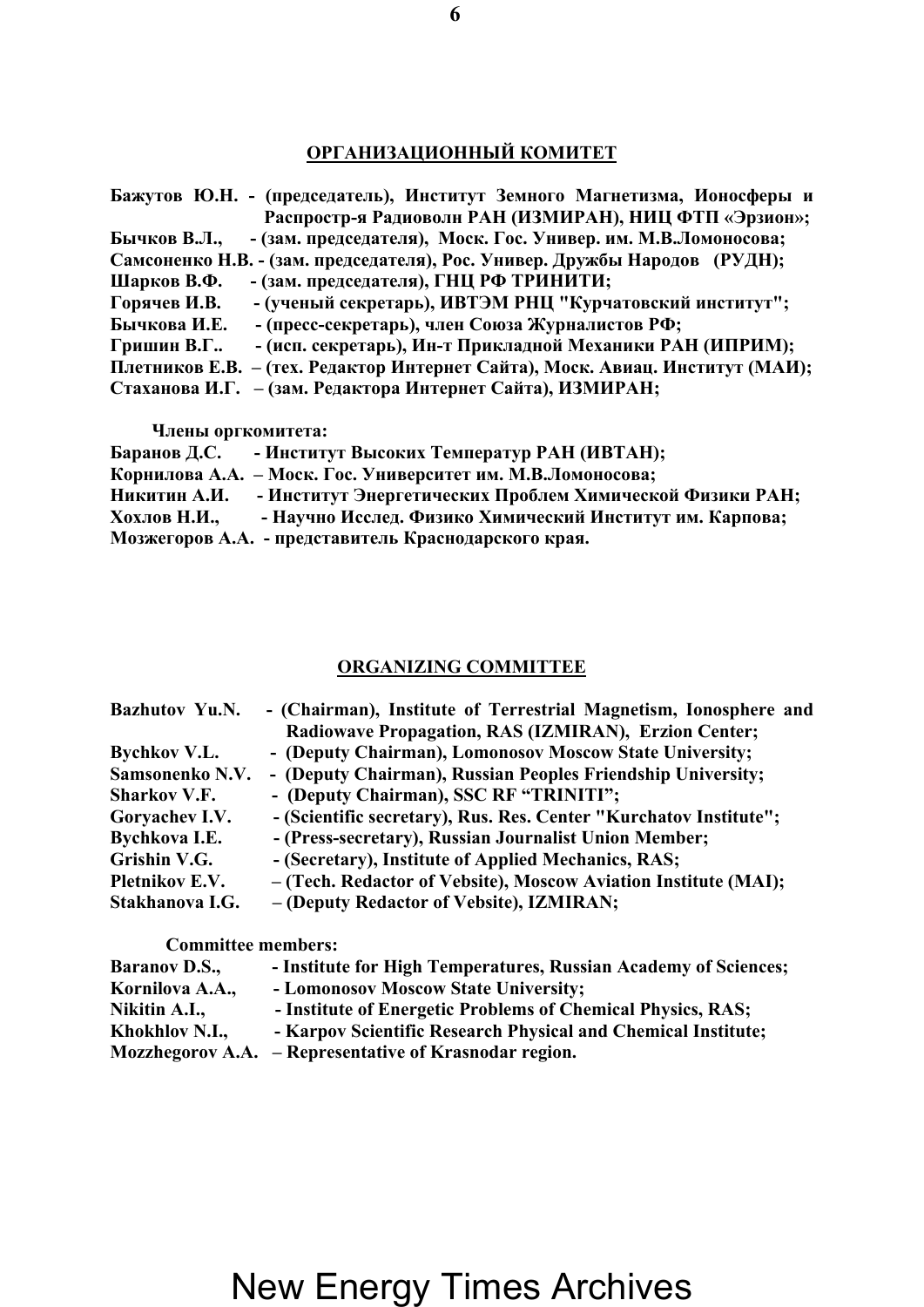#### **ПРОГРАММА**

#### **14-й РОССИЙСКОЙ КОНФЕРЕНЦИИ ПО ХОЛОДНОЙ ТРАНСМУТАЦИИ ЯДЕР ХИМИЧЕСКИХ ЭЛЕМЕНТОВ И ШАРОВОЙ МОЛНИИ**

**1 - 8 октября 2006 г. Сочи, Дагомыс**

#### **PROGRAM**

#### **RUSSIAN 14th CONFERENCE on COLD NUCLEAR TRANSMUTATION of CHEMICAL ELEMENTS and BALL LIGHTNING**

**October 1 - 8, 2006 Dagomys, city of Sochi** 

**\_\_\_\_\_\_\_\_\_\_\_\_\_\_\_\_\_\_\_\_\_\_\_\_\_\_\_\_\_\_\_\_\_\_\_\_\_\_\_\_\_\_\_\_\_\_\_\_\_\_\_\_\_\_\_\_\_\_\_\_\_\_\_\_\_\_\_\_\_\_\_** 

| Воскресенье, 1 октября                | <b>Sunday, October 1</b>                 |
|---------------------------------------|------------------------------------------|
| Прибытие и регистрация участников     | Arrival and registration of participants |
| $10:00 - 17:00$                       | $10:00 - 17:00$                          |
| Встреча участников в зале конференции | Welcome reception at the Conference hall |
| $17:00 - 19:00$                       | $17:00 - 19:00$                          |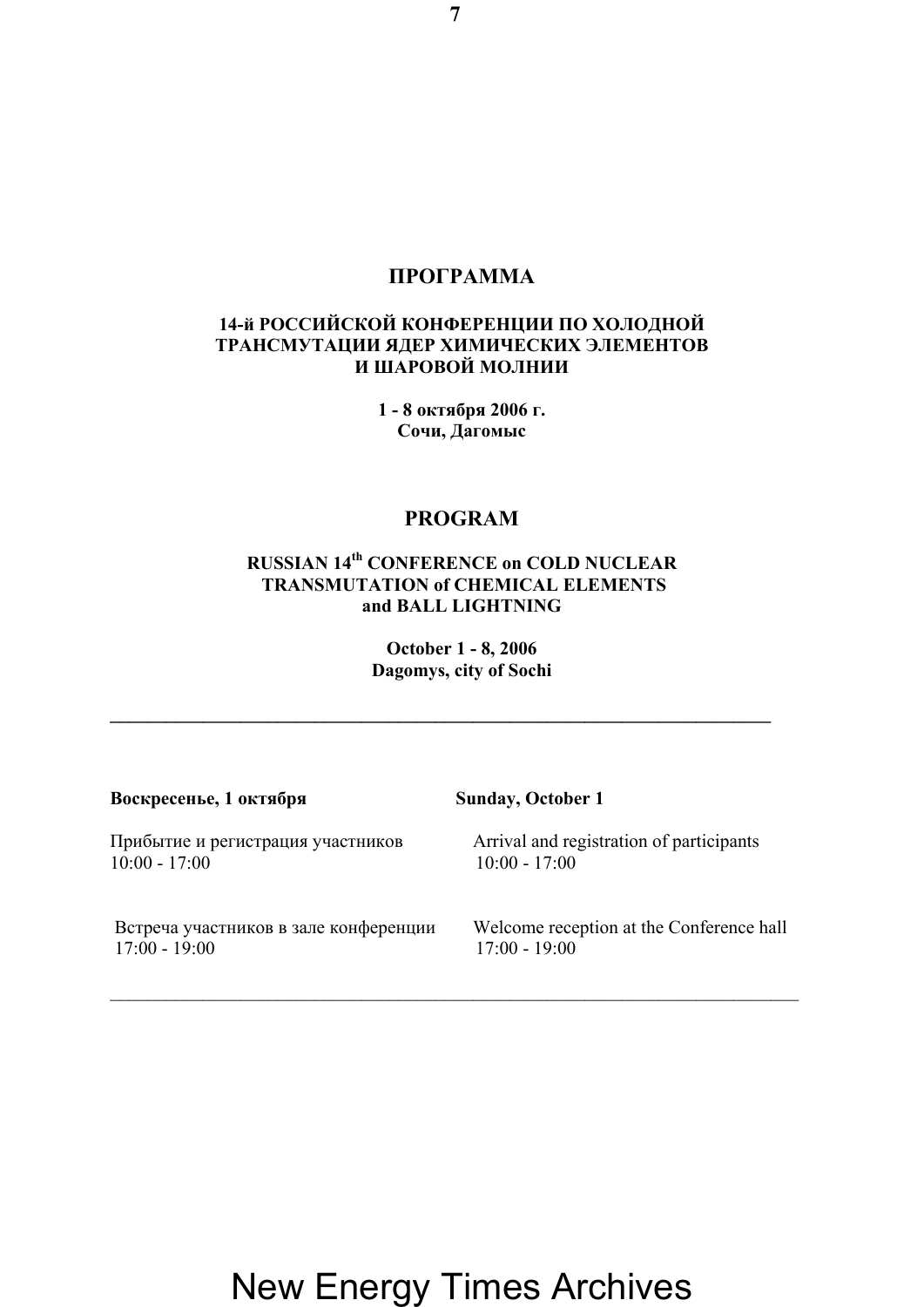| Авторы и темы докладов                                                                                                                                                         | <b>Authors and Titles of the Reports</b>                                                                                                                                                  |
|--------------------------------------------------------------------------------------------------------------------------------------------------------------------------------|-------------------------------------------------------------------------------------------------------------------------------------------------------------------------------------------|
| Понедельник, 2 октября<br>Открытие конференции, приветствия<br>10:00                                                                                                           | <b>Monday, October 2</b><br>Opening of the Conference, greetings<br>10:00                                                                                                                 |
| 1-е заседание<br>$10:00 - 12:00$                                                                                                                                               | <b>Session 1</b><br>$10:00 - 12:00$                                                                                                                                                       |
| Председатель: Бажутов Ю.Н.                                                                                                                                                     | <b>Chair: Bazhutov Yu.N.</b>                                                                                                                                                              |
| Доклады:                                                                                                                                                                       | Presentations:                                                                                                                                                                            |
| 1. Савватимова И.Б., Корнилова А.А<br>трансмутации вольфрама<br>Аномалии<br>$\, {\bf B}$<br>тлеющем разряде                                                                    | 1. Savvatimova I.B., Kornilova A.A<br>Anomalies of transmutation of tungsten in<br>glow discharge                                                                                         |
| 2. Савватимова И.Б., Муромцев В.И<br>Трансмутации и нейтрино-динейтронные<br>процессах, индуцируемых<br>реакции<br>B<br>низкоэнергетическими воздействиями, и в<br>астрофизике | 2. Savvatimova I.B., Muromtsev V.I<br>Transmutations<br>and neutrino-dineutrons<br>reactions in the processes induced by low-<br>actions<br>energy<br>in the ashrophysical<br>experiments |
| 3. Родионов Б.У., Немцов М.В., Зайцев<br>А.И.<br>тёмной<br>Электромагнитные<br>проявления<br>материи                                                                           | Rodionov B.U., Nemtsov<br>3.<br><b>M.V.,</b><br>Zaitsev A.I<br>Electromagnetic displays of dark matter                                                                                    |
| 4. Кузнецов В.Д., Мышинский Г.В.<br>Распределение по элементам в продуктах<br>трансмутации. Нуклеосинтез.                                                                      | 4. Kuznetsov V.D., Myshinskiy G.V<br>distribution in<br>Element<br>transmutation<br>products. Nucleosynthesis.                                                                            |
|                                                                                                                                                                                |                                                                                                                                                                                           |
|                                                                                                                                                                                |                                                                                                                                                                                           |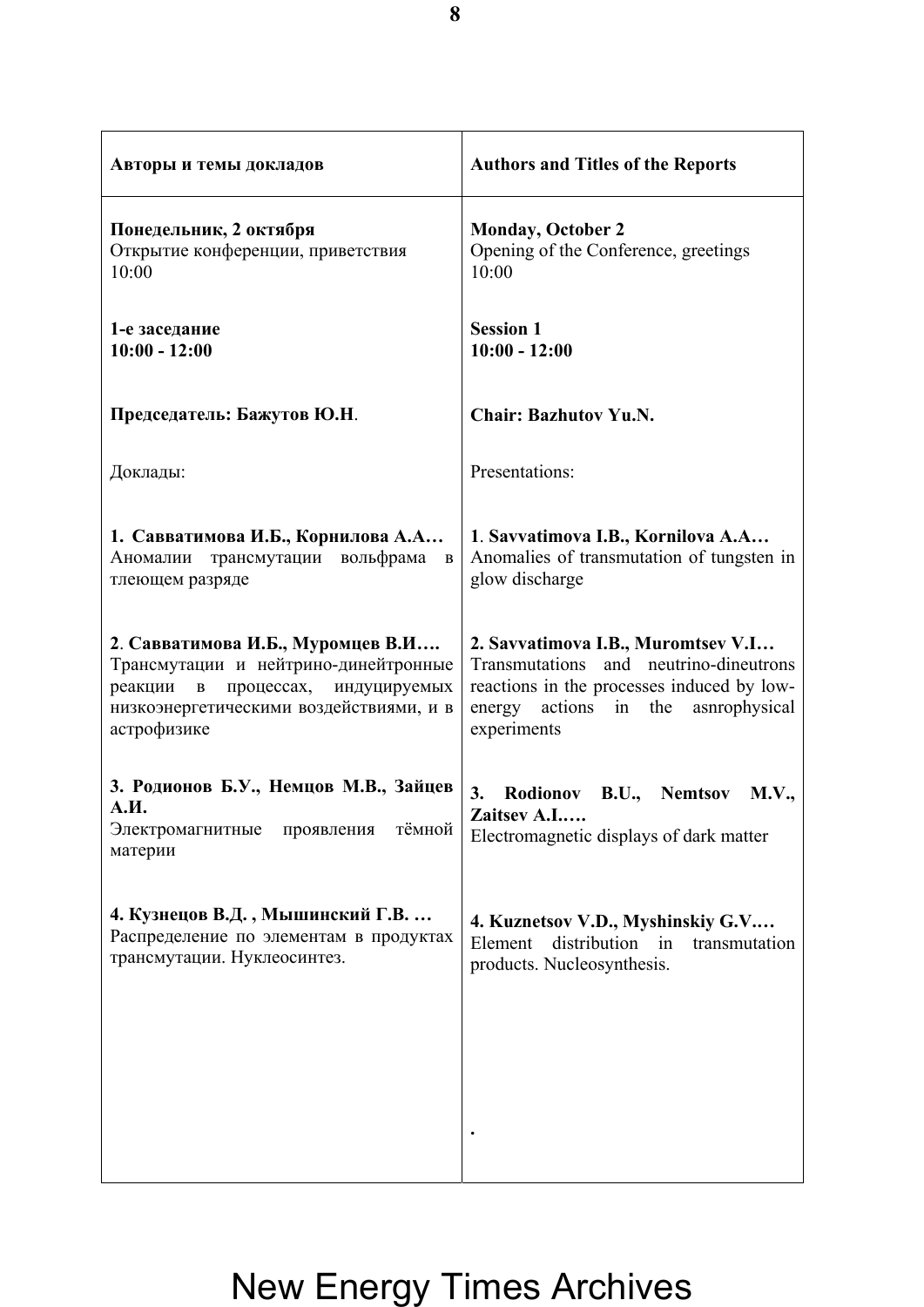| 2-е заседание                                                                                                                                          | <b>Session 2</b>                                                                                                                                                                   |
|--------------------------------------------------------------------------------------------------------------------------------------------------------|------------------------------------------------------------------------------------------------------------------------------------------------------------------------------------|
| $15:00 - 17:00$                                                                                                                                        | $15:00 - 17:00$                                                                                                                                                                    |
|                                                                                                                                                        |                                                                                                                                                                                    |
| Председатель: Бычков В.Л.                                                                                                                              | <b>Chair: Bychkov V.L.</b>                                                                                                                                                         |
| Доклады:                                                                                                                                               | Presentations:                                                                                                                                                                     |
| 5. Власов А.Н., Карташов Д.А.<br>Численное<br>моделирование<br>процесса<br>получения плазмоида при элктровзрыве<br>свёрнутой в тор проволочной спирали | 5. Vlasov A.N., Kartashov.D.A<br>Numerical modeling of a plasmoid getting<br>process at electro explosion of the wire<br>spiral turned in the torus                                |
| 6. Власов А.Н., Колесников С.А.<br>Расчёт параметров установки и получение<br>плазмоидов при электровзрывах свёр-<br>нутых в тор проволочных спиралей  | 6. Vlasov A.N. Kolesnikov S.A.<br>Calculation<br>of<br>parameters<br>of<br>the<br>installation and getting plasmoids at electro<br>explosions of turned in torus wire spirals<br>. |
| 7. Стаханова И.Г.<br>Кластерная<br>наблюдаемые<br>гипотеза<br>И<br>характеристики шаровой молнии                                                       | 7. Stahanova I. G.<br>hypothesis<br>observed<br>Cluster<br>and<br>characteristics of ball lightning                                                                                |
| 8. Никитин А.И., Величко А.М., Внуков<br>А.В., Никитина Т.Ф.<br>Определение характеристик<br>шаровой<br>молнии на основе анализа её фотографии         | 8. Nikitin A.I., Velichko A.M., Vnukov<br>A.V., Nikitina T.F,<br>Estimation of ball lightning characteristics<br>based on the analysis of its photo                                |
|                                                                                                                                                        |                                                                                                                                                                                    |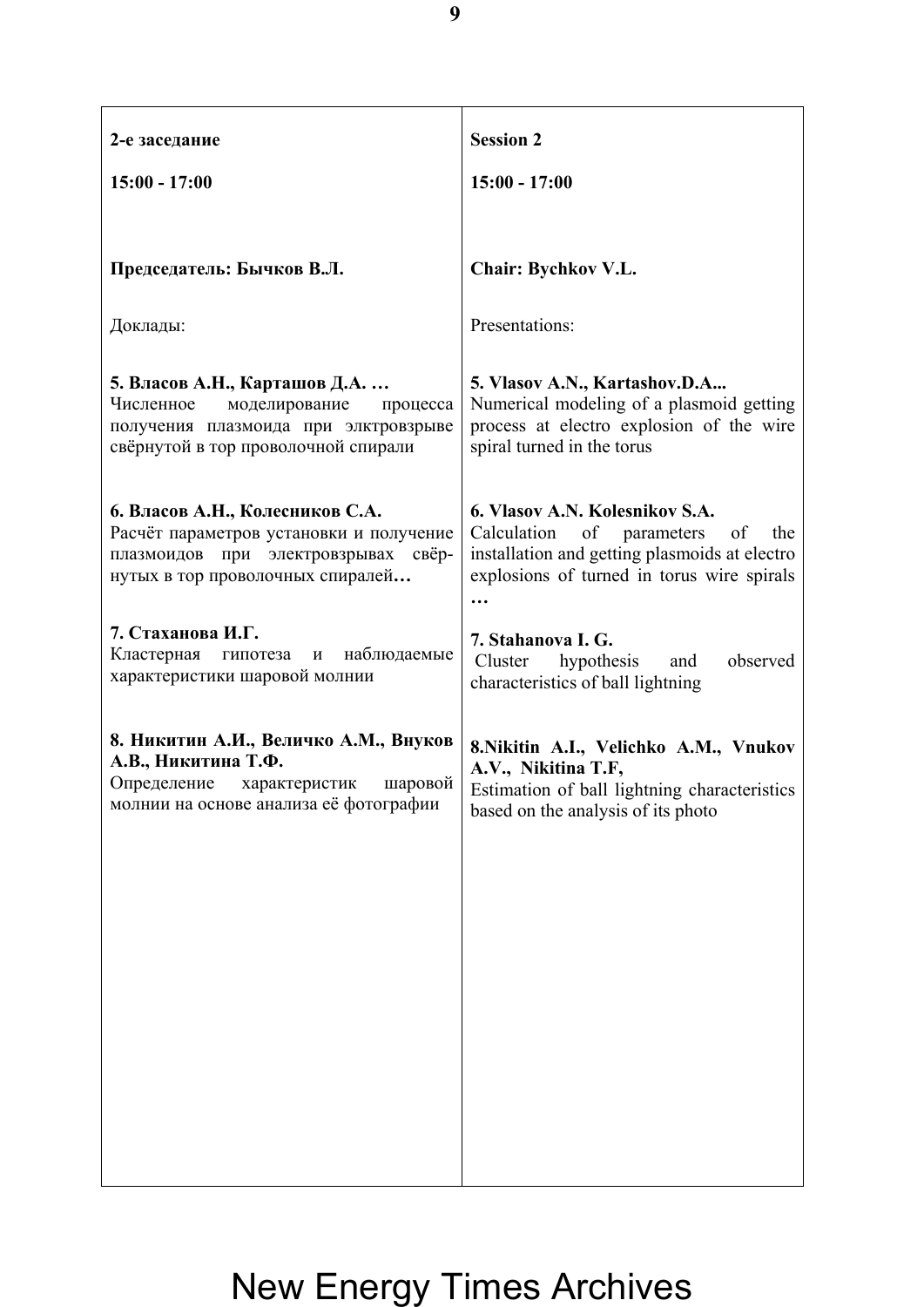| Вторник, 3 октября                                                                                                                                                                                                                                                                                                                                              | <b>Tuesday, October 3</b>                                                                                                                                                                                                                                                                                                 |
|-----------------------------------------------------------------------------------------------------------------------------------------------------------------------------------------------------------------------------------------------------------------------------------------------------------------------------------------------------------------|---------------------------------------------------------------------------------------------------------------------------------------------------------------------------------------------------------------------------------------------------------------------------------------------------------------------------|
| 3-е заседание                                                                                                                                                                                                                                                                                                                                                   | <b>Session 3</b>                                                                                                                                                                                                                                                                                                          |
| $10:00 - 12:00$                                                                                                                                                                                                                                                                                                                                                 | $10:00 - 12:00$                                                                                                                                                                                                                                                                                                           |
| Председатель: Ромоданов В.А.                                                                                                                                                                                                                                                                                                                                    | <b>Chair: Romodanov V.A.</b>                                                                                                                                                                                                                                                                                              |
| Доклады:                                                                                                                                                                                                                                                                                                                                                        | Presentations:                                                                                                                                                                                                                                                                                                            |
| М.Д.,<br>9.<br>Ю.Н.,<br>Беркова<br>Бажутов<br>Великодный<br>Гришин<br><b>B.IO.,</b><br>$B.\Gamma.,$<br>Кошелев А.П., Крыченко О.В., Лупатов<br>В.М., Плетников Е.В., Румянцев А.Д.,<br>Сапожников Ю.А., Хохлов Н.И.<br>Регистрация нейтронов, гамма-квантов и<br>при<br>электролизе<br>трития<br>$\mathbf c$<br>газовым<br>разрядом на аноде в водных растворах | 9. Bazhutov Yu.N., Berkova M.D., Veli-<br>kodny V.Yu., Grishin V.G., Koshelev<br>A.P., Krychenko O.V., Lupatov V.M.,<br>Pletnikov E.V., Rumjantsev A.D., Sa-<br>pozhnikov Yu.A., Khokhlov N.I.<br>Nuclear diagnostics of cold nuclear trans-<br>mutation at electrolysis with anode gas dis-<br>Charge in water solutions |
| 10.<br>Ю.Н., Козлов<br>Ю.В.,<br>Бажутов<br>В.П., Плетников<br>Мартемьянов<br>E.B.,<br>А.А., Тарасенков<br>$B.\Gamma.,$<br>Сабельников<br>Турбин Е.В., Выродов В.Н.<br>Новые результаты поиска<br>эрзионов<br>$\mathbf{B}$<br>спектромет-<br>космических<br>лучах<br>на<br>рическом сцинтилляционном телескопе<br>«ДОЧЬ-4М5»                                     | 10. Bazhutov Yu.N., Kozlov Yu.V.,<br>Martemiyanov V.P., Pletnikov E.V.,<br>Sabelnikov A.A., Tarasenkov V.G.,<br>Turbin E.V., Vyrodov V.N.<br>Results of cosmic ray erzion monitoring<br>received on the "DOCH-4M5" scintil-<br>lation spectrometric telescopes                                                            |
| Бажутов Ю.Н., Картышев В.Г.,<br>11.<br>Крыченко О.В., Плетников Е.В.,<br>Янке В.Г.<br>Поиск экзотических длинных импульсов в<br>органическом сцинтилляторе на телескопе<br><b>ИЗМИРАН</b><br>лучей<br>космических<br>(СТИСС)                                                                                                                                    | 11. Bazhutov Yu.N., Kartyshov O.V.,<br>Krychenko O.V., Pletnikov E.V., Yanke<br>V.G.<br>Search for exotic long pulses in organic<br>scintillator on IZMIRAN cosmic<br>ray<br>telescope (STISS)                                                                                                                            |
| 12. Баранов Д.С., Гавритенков Д.В.<br>Исследование радиационной активности в<br>компактной кавитационной установке                                                                                                                                                                                                                                              | 12. Baranov D.S., Gavritenkov D.V.<br>Investigation of radiation at the compact<br>cavitation set                                                                                                                                                                                                                         |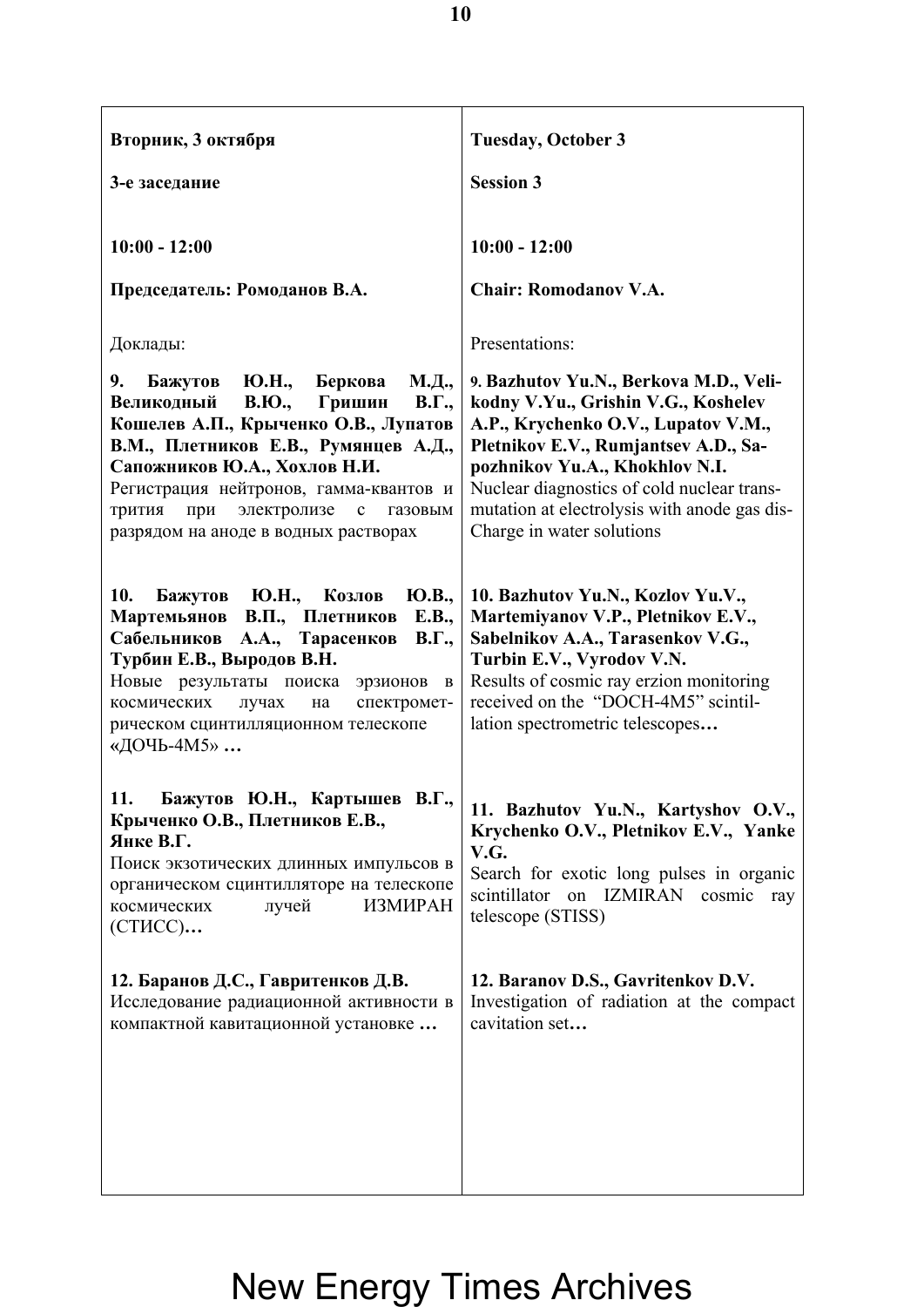| 4-е заседание                                                                                                                                                                                                                 | <b>Session 4</b>                                                                                                                                                         |
|-------------------------------------------------------------------------------------------------------------------------------------------------------------------------------------------------------------------------------|--------------------------------------------------------------------------------------------------------------------------------------------------------------------------|
| $15:00 - 17:00$                                                                                                                                                                                                               | $15:00 - 17:00$                                                                                                                                                          |
|                                                                                                                                                                                                                               |                                                                                                                                                                          |
| Председатель: Никитин А.И.                                                                                                                                                                                                    | <b>Chair: Nikitin A.I.</b>                                                                                                                                               |
| Доклады:                                                                                                                                                                                                                      | Presentations:                                                                                                                                                           |
| 13.Бычков Д.В., Бычков В.Л.<br>Шаровые<br>молнии:<br>новые<br>данные<br>наблюдений                                                                                                                                            | 13. Bychkov D.V., Bychkov V.L.<br>Ball lightning: new observation data                                                                                                   |
| 14. Бычков В.Л.<br>Развитие теории униполярной шаровой<br>молнии                                                                                                                                                              | 14. Bychkov V.L.<br>Development of unipolar ball lightning<br>thory                                                                                                      |
| Г.Д., Крившич А.Г.,<br>15.<br>Шабанов<br>Соколовский Б.Ю<br>Энергия шаровой молнии                                                                                                                                            | 15. Shabanov G.D., Kryvshich A.G.,<br>Sokolovsky B.Yu.<br>Energy of ball lightning,                                                                                      |
| 16.<br>Д.С.,<br>Баранов<br>Климов<br>А.И.,<br>Кутлалиев В.А.<br>Изучение<br>прерывистых<br>светящихся<br>«треков»<br>движущихся<br>заряженных<br>микрочастиц,<br>созданных<br>импульсным<br>эрозионным плазменным генератором | 16. Baranov D.S., Klimov A.I., Kutlaliev<br>V.A.<br>Experimental study of anomalous "traces"<br>of moving bright particles created by<br>erosive pulsed plasma generator |
|                                                                                                                                                                                                                               |                                                                                                                                                                          |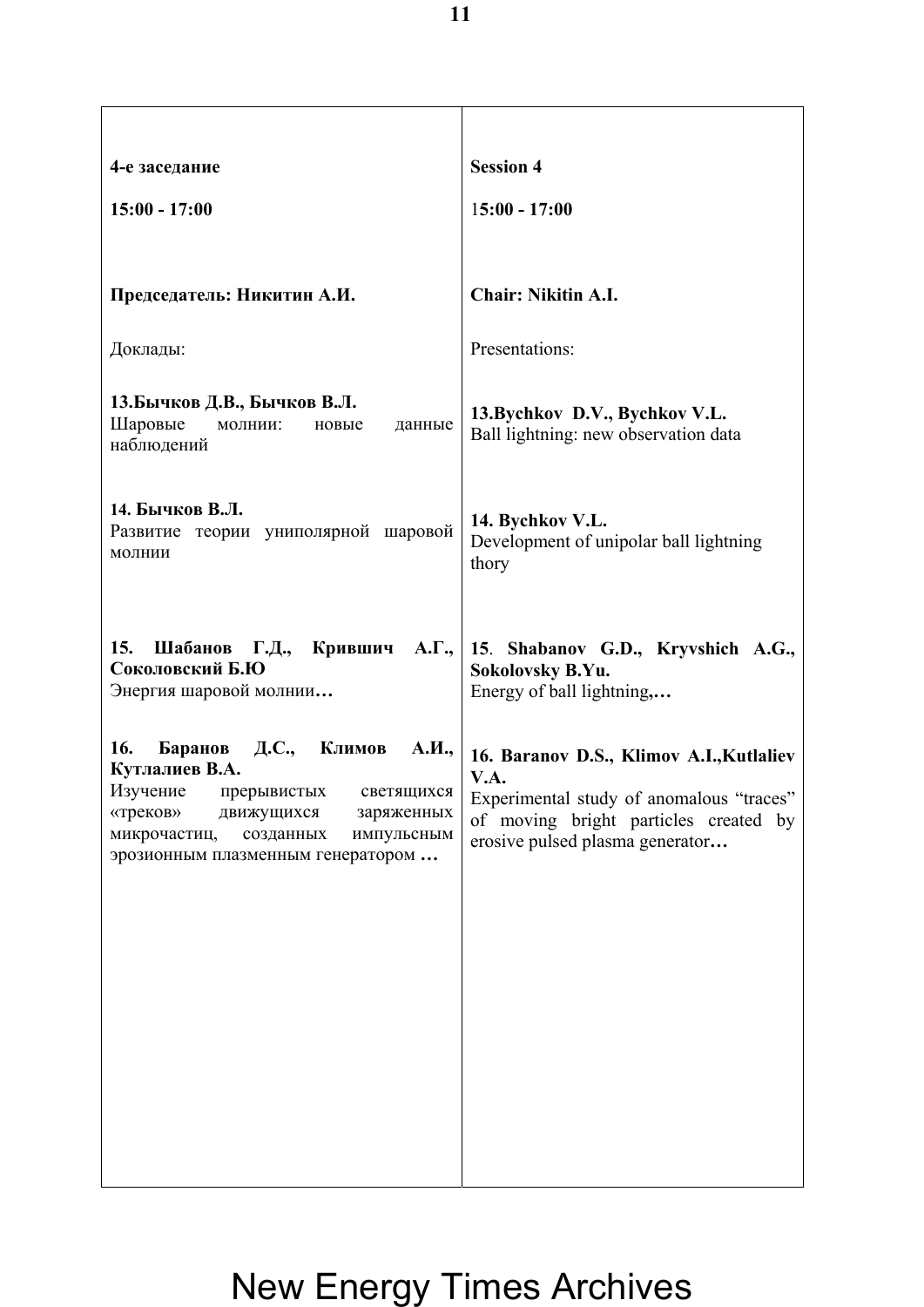| Среда, 4 октября                                                                                                                                                                    | <b>Wednesday, October 4</b>                                                                                                                                                      |
|-------------------------------------------------------------------------------------------------------------------------------------------------------------------------------------|----------------------------------------------------------------------------------------------------------------------------------------------------------------------------------|
| 5-е заседание                                                                                                                                                                       | <b>Session 5</b>                                                                                                                                                                 |
| $10:00 - 12:00$                                                                                                                                                                     | $10:00 - 12:00$                                                                                                                                                                  |
| Председатель: Горячев И.В.                                                                                                                                                          | <b>Chair: Goryachev I.V.</b>                                                                                                                                                     |
| Доклады:                                                                                                                                                                            | Presentations:                                                                                                                                                                   |
| 17. Фризоне Ф.<br>Ядерные экзотермические реакции внутри<br>кристаллов: теоретическое исследование<br>D-D реакции                                                                   | 17. Frizone F.<br>Nuclear<br>exothermic reactions<br>within<br>lattices: a theoretical study of d-d reactions                                                                    |
| 18. Карабут А.Б.<br>Исследование<br>характеристик<br>долгожи-<br>вущих возбуждённых уровней с энергией<br>до нескольких кэВ в твёрдом теле катода<br>сильноточного тлеющего разряда | 18. Karabut A.B.,<br>Research of the characteristics of long<br>living excited levels with up to several keV<br>in solid-state cathode medium of high-<br>current glow discharge |
| 19. Власов А.Н.<br>О возможности образования в системе<br>металл-водород эксимерных молекул с<br>высокой кинетической энергией                                                      | 19. Vlasov A.N.<br>Possibility of formation in system metal-<br>hydrogen of eximer molecules with the<br>high kinetic energy                                                     |
| 20. Ромоданов В.А., Сапожников Ю.А.<br>Генерация трития и электромагнитного<br>излучения<br>B<br>тлеющем<br>разряде<br>при<br>наложении магнитного поля                             | 20. Romodanov V.A., Sapozhnikov Yu.A.<br>Tritium generation and electromagnetic<br>radiation in the glow discharge in magnetic<br>field                                          |
|                                                                                                                                                                                     |                                                                                                                                                                                  |
|                                                                                                                                                                                     |                                                                                                                                                                                  |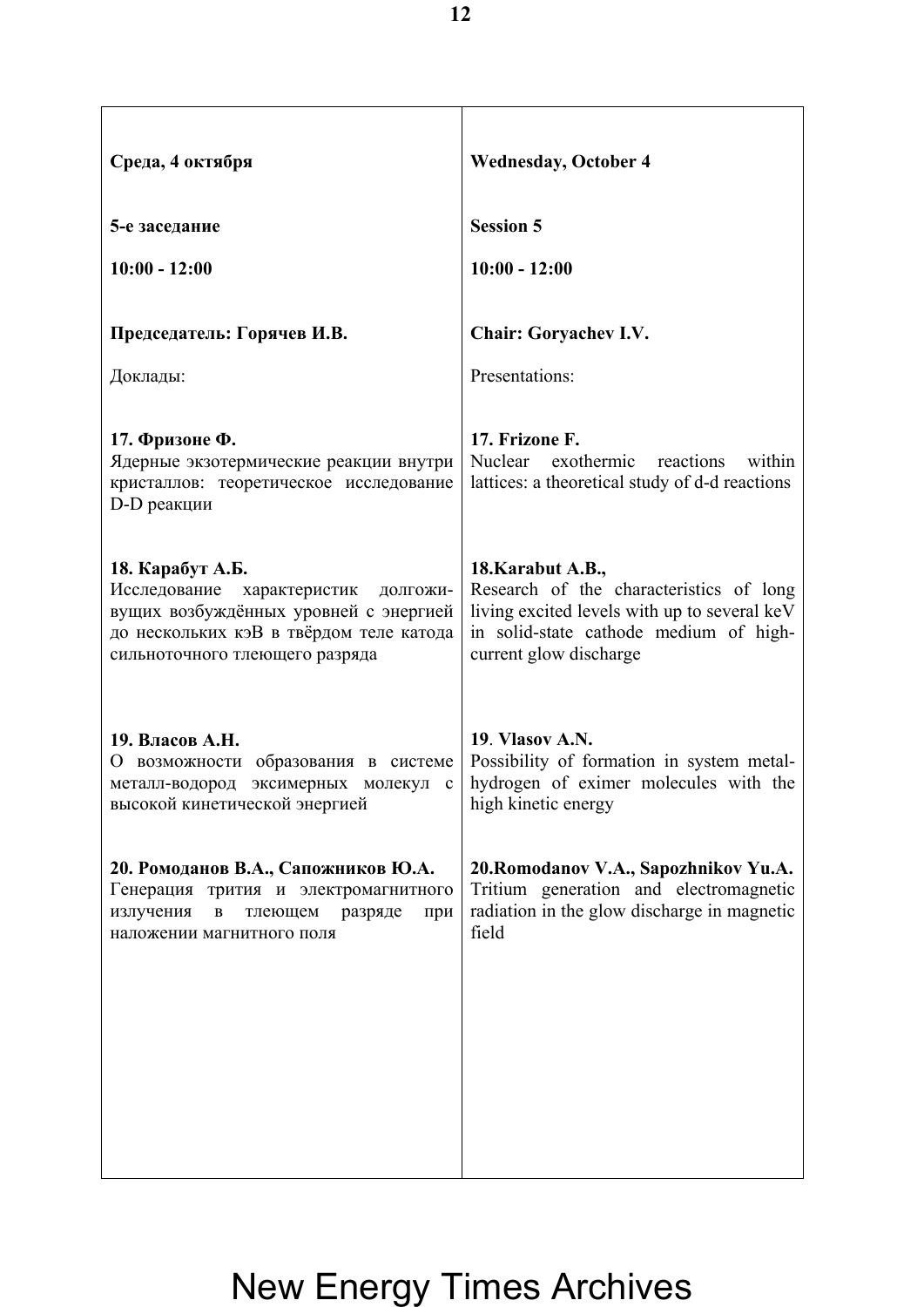| 6-е заседание                                                                                                                                                                                                                                                                             | <b>Session 6</b>                                                                                                                                                                                                               |
|-------------------------------------------------------------------------------------------------------------------------------------------------------------------------------------------------------------------------------------------------------------------------------------------|--------------------------------------------------------------------------------------------------------------------------------------------------------------------------------------------------------------------------------|
| $15:00 - 17:00$                                                                                                                                                                                                                                                                           | $15:00 - 17:00$                                                                                                                                                                                                                |
|                                                                                                                                                                                                                                                                                           |                                                                                                                                                                                                                                |
| Председатель: Баранов Д.С.                                                                                                                                                                                                                                                                | <b>Chair: Baranov D.S.</b>                                                                                                                                                                                                     |
| Доклады:                                                                                                                                                                                                                                                                                  | Presentations:                                                                                                                                                                                                                 |
| 21. Липсон А.Г., Майли Дж., Момота Х.,<br>Русецкий А.С.<br>Усиление разрушения «первой стенки»<br>типа TOKAMAK (ITER),<br>устройств<br>обусловленное<br>низкоэнергетическими<br>ядерными реакциями                                                                                        | 21. Lipson A.G., Miley G.H., Momota<br>H., Rusetski A.S.<br>Enhancement of first wall damage in ITER<br>size TOKAMAK due to LENR effects                                                                                       |
| 22. Русецкий А.С., Липсон А.Г., Ляхов<br>Б.Ф., Саунин Е.И.<br>Точная идентификация альфа-частиц<br>$\boldsymbol{\mathit{H}}$<br>протонов, испущенных<br>поверхности<br>$\mathbf{c}$<br>$Pd/PdO:H_{x}$<br>гетероструктуры<br>$\mathbf{c}$<br>использованием трекового детектора<br>$CR-39$ | 22. Roussetski A.S., Lipson A.G.,<br>Lyakhov B.F., Saunin E.I<br>Correct identification of energetic alphas<br>and protons emitted from the surface of<br>$Pd/PdO$ : H <sub>x</sub> based on CR-39 track detector<br>technique |
| 23. Годин С.М.<br>свойств<br>Исследование<br>физических<br>плазмоида в кавитационной установке                                                                                                                                                                                            | 23. Godin S.M.<br>Research of physical properties of bright<br>stable object at the cavitation installation                                                                                                                    |
| 24. Годин С.М.<br>Прямое<br>получение<br>электричества,<br>генерируемого плазмоидом                                                                                                                                                                                                       | 24. Godin S.M.<br>Direct electricity generating from the<br>bright stable object at the cavitation<br>installation                                                                                                             |
|                                                                                                                                                                                                                                                                                           |                                                                                                                                                                                                                                |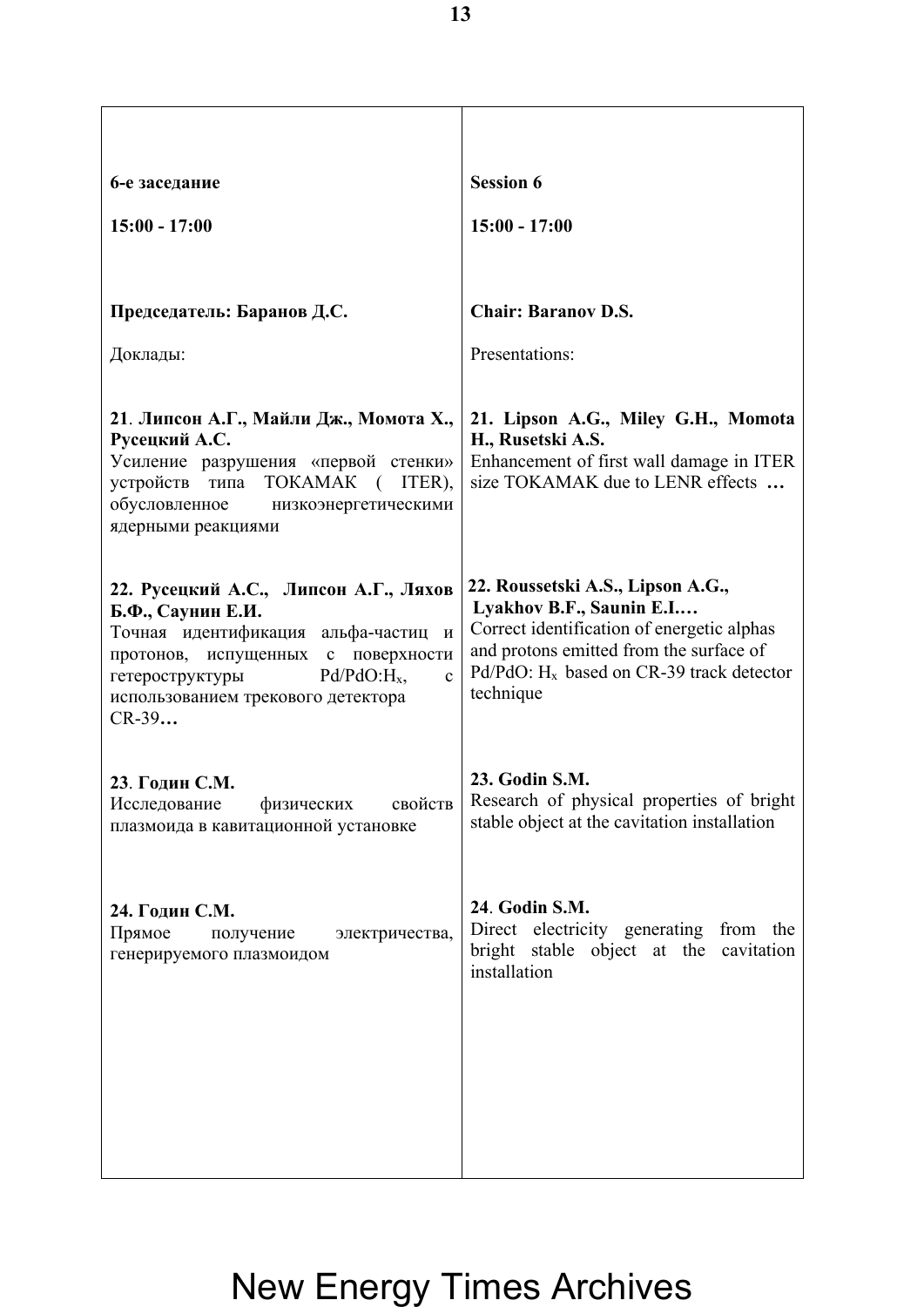| <b>Thursday, October 5</b>                                                                                                                                                                                                                                                                                                                                              |
|-------------------------------------------------------------------------------------------------------------------------------------------------------------------------------------------------------------------------------------------------------------------------------------------------------------------------------------------------------------------------|
| <b>Session 7</b>                                                                                                                                                                                                                                                                                                                                                        |
| $10:00 - 12:00$                                                                                                                                                                                                                                                                                                                                                         |
| <b>Chair: Karabut A.B.</b>                                                                                                                                                                                                                                                                                                                                              |
| Presentations:                                                                                                                                                                                                                                                                                                                                                          |
| 25. Bazhutov Yu.N., Velikodny V.Yu.,<br>Berkova M.D., Bykov A.A., Eremeev<br>A.V., Sinjuk V.S.<br>Studies of the cavitational generator<br>functioning                                                                                                                                                                                                                  |
| 26. Великодный В.Ю., Гришин В.Г.,<br>26. Velikhodny V.Yu., Grishin V.G.,<br>Eremeev A.V., Nikitenko<br>L.K.,<br>Polotnjuk O.Ya.<br>Plasma method of sewage purification                                                                                                                                                                                                 |
| 27. Velikhodny V.Yu., Alexandrov A.F.,<br>Batenin V.M., Baranov D.S., Bityurin<br>V,A., Vorotilin V.P., Eremeev A.V.,<br>Nikitenko L.K., Kazennov Yu.A.,<br>Tolkunov B.N., Timofeev I.B., Sechenov<br>V.A., Chernikov V.A., Eggert V.L.<br>Experimental determination of neutron flux<br>at shock wave compression of heavy water<br>burboted with bubbles of deuterium |
| 28. Koldamasov A.I.<br>Magnetodynamic<br>cold<br>generators<br>for<br>synthesis and hydrogen production                                                                                                                                                                                                                                                                 |
|                                                                                                                                                                                                                                                                                                                                                                         |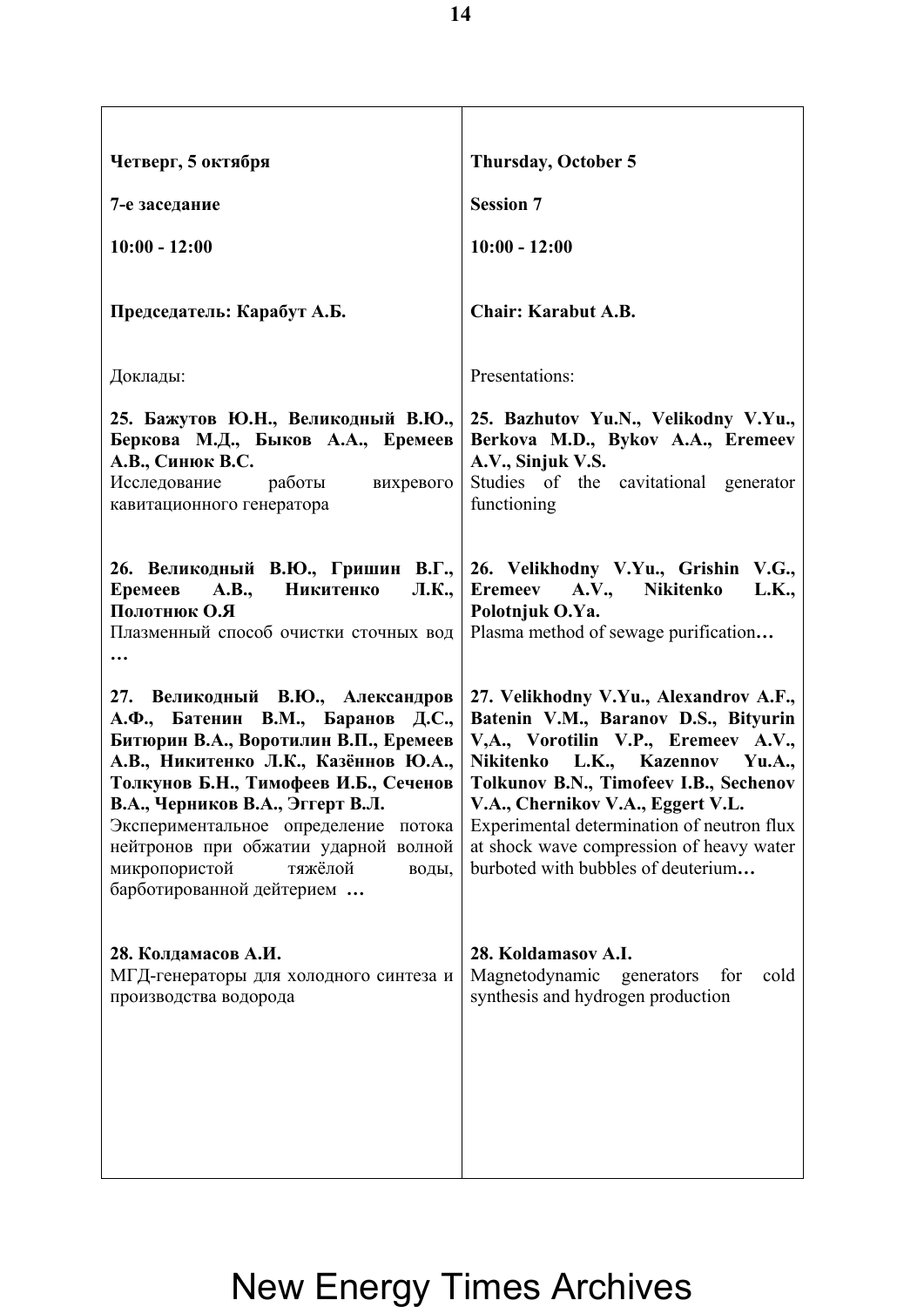| 8-е заседание                                                                                        | <b>Session 8</b>                                                                        |
|------------------------------------------------------------------------------------------------------|-----------------------------------------------------------------------------------------|
| $15:00 - 17:00$                                                                                      | $15:00 - 17:00$                                                                         |
| Председатель: Самсоненко Н.В.                                                                        | <b>Chair: Samsonenko N.V.</b>                                                           |
| Доклады:                                                                                             | Presentations:                                                                          |
| 29. Родионов Б.У.<br>Флюкс-модели шаровой молнии                                                     | 29. Rodionov B.U.<br>Flux-models of ball lightning                                      |
| 30.<br>Б.А.,<br>С.А., Домнин<br>Векшенов<br>Родионов Б.У.<br>Континуальные вихри в физике            | 30. Vekshenov S.A., Domnin B.A.,<br>Rodionov B.U.<br>Continual vortex at physics        |
| 31. РепченкоО. Н.<br>Концепция ядерных сил в полевой физике                                          | 31. Repchenko O.N.<br>Conception of nuclear forces in field<br>physics                  |
| 32. Холодов Л.И., Горячев И.В.<br>свойствах<br>$\overline{O}$<br>лептонной<br>квадриги<br>Терлецкого | 32. Kholodov L.I., Goryachev I.V.<br>About the features of Terletski lepton<br>quadriga |
|                                                                                                      |                                                                                         |
|                                                                                                      |                                                                                         |
|                                                                                                      |                                                                                         |
|                                                                                                      |                                                                                         |
|                                                                                                      |                                                                                         |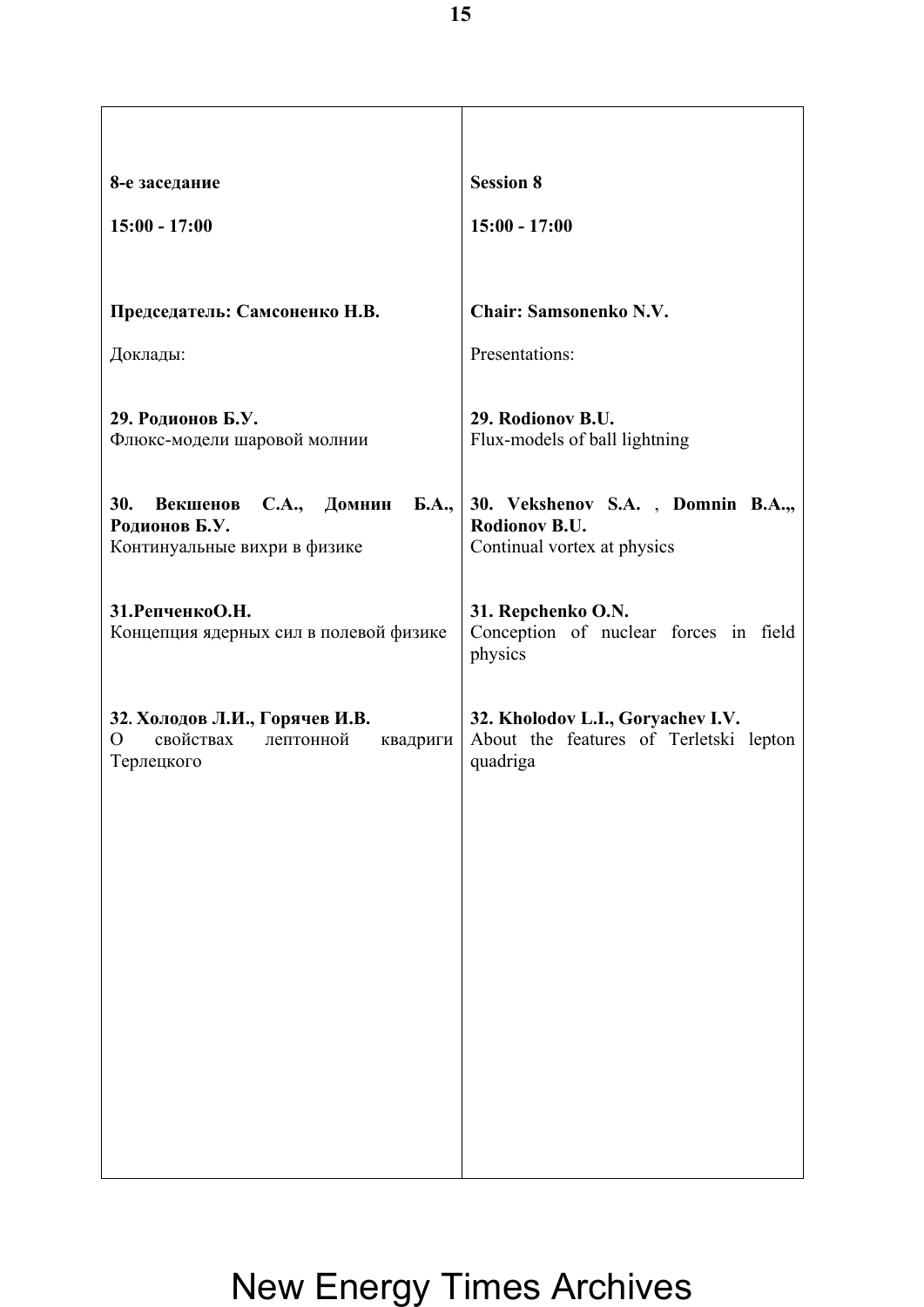| Пятница, 6 октября                                                                                                                                                                                                                                                           | <b>Friday, October 6</b>                                                                                                                                                                                                                       |
|------------------------------------------------------------------------------------------------------------------------------------------------------------------------------------------------------------------------------------------------------------------------------|------------------------------------------------------------------------------------------------------------------------------------------------------------------------------------------------------------------------------------------------|
| 9-е заседание                                                                                                                                                                                                                                                                | <b>Session 9</b>                                                                                                                                                                                                                               |
| $10:00 - 12:00$                                                                                                                                                                                                                                                              | $10:00 - 12:00$                                                                                                                                                                                                                                |
|                                                                                                                                                                                                                                                                              |                                                                                                                                                                                                                                                |
| Председатель: Гареев Ф.А.                                                                                                                                                                                                                                                    | Chair:                                                                                                                                                                                                                                         |
| Доклады:                                                                                                                                                                                                                                                                     | Presentations:                                                                                                                                                                                                                                 |
| 33. Самсоненко Н.В., Одров Д.Н.<br>О зарядах и токах нейтрино, описываемом<br>изотропными векторами                                                                                                                                                                          | 33. Samsonenko N.V., Odrov D.N.<br>Neutrino charges and currents described by<br>isotropic vectors                                                                                                                                             |
| 34.<br>И.В.,<br><b>B.II.,</b><br>Горячев<br>Каряка<br>Мартынюк М.М., Самсоненко Н.В.<br>Анализ результатов экспериментов<br>$\Pi 0$<br>стимулированию<br>ядерных процессов<br>импульсным электрическим разрядом в<br>воде                                                    | 34. Goryachev I.V., Karyaka V.I.,<br>Martynjuk M.M., Samsonenko N.V.<br>Analysis of the results of experiments on<br>the stimulation of nuclear processes by<br>pulse electrical discharge in water                                            |
| 35. Корнилова А.А., Высоцкий В.И.,<br>Колдамасов<br>А.И.,<br>Хаюник<br>Янг,<br>Хаюнсук Чай<br>Исследования аномальных кавитационных<br>турбулентном<br>процессов<br>$\, {\bf B}$<br>машинном<br>масле при высоком давлении                                                   | 35. Korniliva A.A., Vysotskiy V.I.,<br>Koldamasov A.I., Hyun Ik Yang, Hyun<br><b>Suk Chai</b><br>Registration of anamolous cavitation<br>pocesses in turbulent machine oil under<br>high pressure                                              |
| 36. Адаменко С.В., Высоцкий В.И.<br>Регистрация и моделирование сильного<br>автомодельного взаимодействия магнито-<br>многослойной<br>заряженных<br>частиц<br>$\mathbf{C}$<br>поверхностью парамагнетика и проблема<br>стимулированных ядерных реакций при<br>низкой энергии | 36. Adamenko S.V., Vysotskiy V.I.<br>Registration and modeling of strong self-<br>similar interaction of magnetic-charged<br>particles with multiplayer paramagnetic<br>surface and the problem of stimulated low-<br>energy nuclear reactions |
|                                                                                                                                                                                                                                                                              |                                                                                                                                                                                                                                                |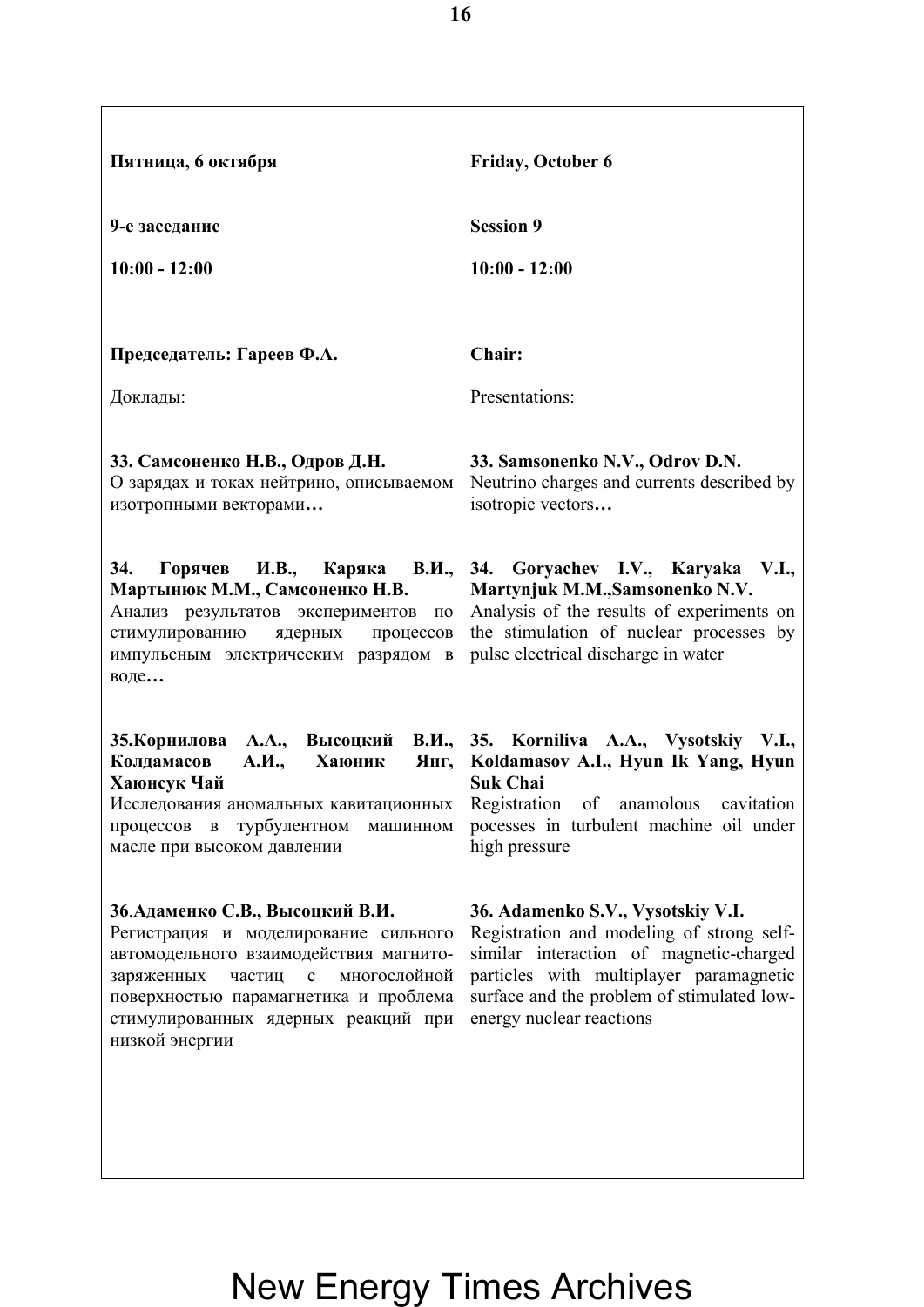| 10-е заседание                                                            | <b>Session 10</b>                                                                       |
|---------------------------------------------------------------------------|-----------------------------------------------------------------------------------------|
| $15:00 - 17:00$                                                           | $15:00 - 17:00$                                                                         |
|                                                                           |                                                                                         |
| Председатель: Родионов Б.У.                                               | <b>Chair: Rodionov B.U.</b>                                                             |
| Доклады:                                                                  | Presentations:                                                                          |
|                                                                           |                                                                                         |
| 37. Гареев Ф.А., Жидкова И.Е.                                             | 37. Gareev F.A., Zhidkova I.E.                                                          |
| Квантование масс ядер и атомов                                            | Quantization of nuclear and atomic masses                                               |
| 38. Попов В.В.                                                            | 38. Popov V.V.                                                                          |
| Сравнительный анализ фрактальных и<br>колориметрических свойств природных | Comparative<br>analysis of<br>fractal<br>and<br>colorimetric characteristics of natural |
| линейных молний                                                           | linear lightnings                                                                       |
|                                                                           |                                                                                         |
| 39. Тарасенко Г.В., Демичева Е.А.<br>Геологические аспекты шаровых молний | 39. Tarasenko G.V., Demitcheva E.A.<br>Geological aspects of ball lightnings            |
|                                                                           |                                                                                         |
| 40. Карасев Б.В.<br>Многоуровневая гетерофазная Вселенная,                | 40. Karasev B.V.<br>Multilevel<br>heterophase<br>Universe,                              |
| сохранение логарифмической дисперсии,<br>холодный термояд                 | logarithmic dispersion conservation, cold<br>fusion                                     |
|                                                                           |                                                                                         |
|                                                                           |                                                                                         |
|                                                                           |                                                                                         |
|                                                                           |                                                                                         |
|                                                                           |                                                                                         |
|                                                                           |                                                                                         |
|                                                                           |                                                                                         |
|                                                                           |                                                                                         |
|                                                                           |                                                                                         |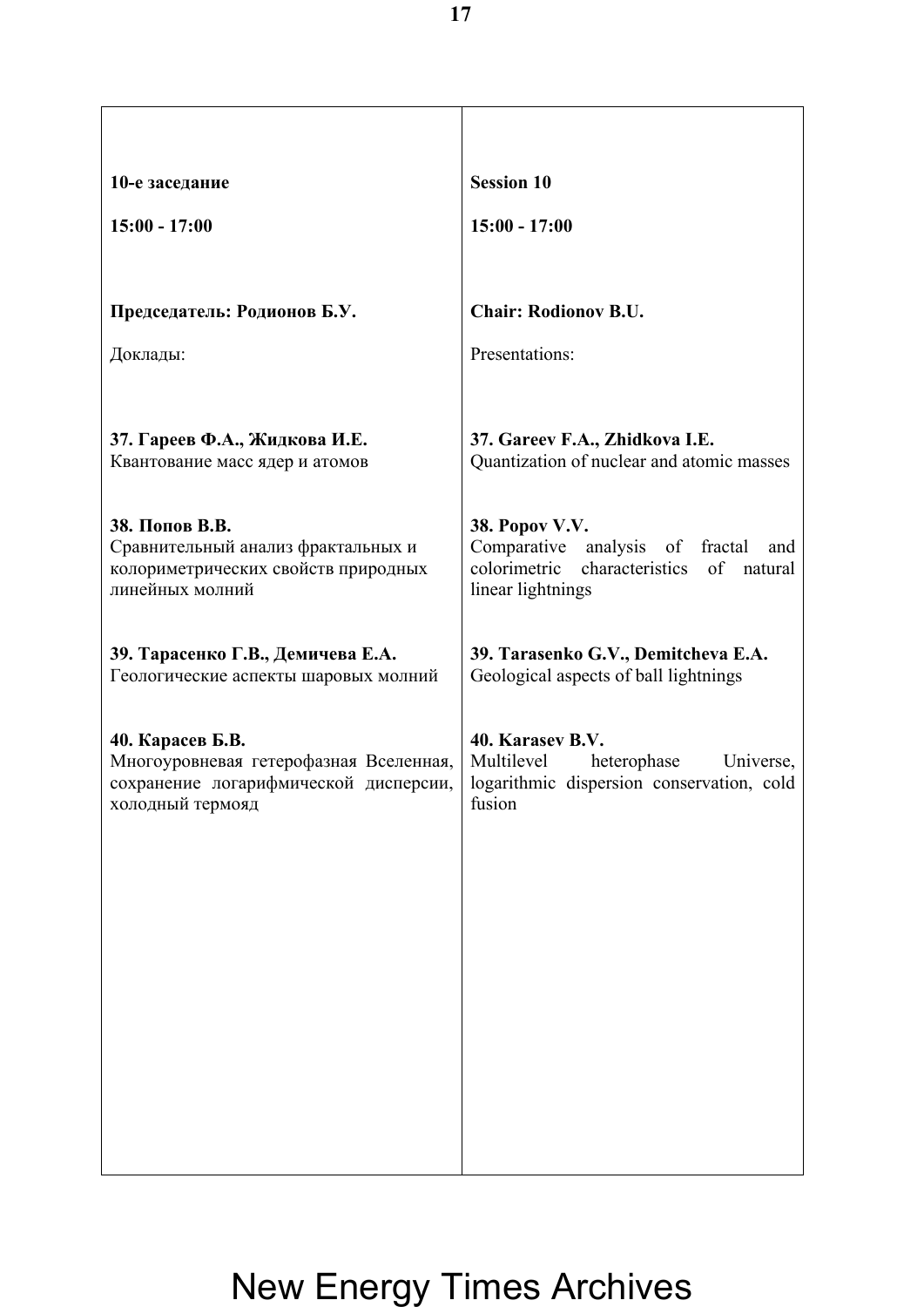| Суббота, 7-е октября                                                                                                                                                                                                          | <b>Saturday, October 7</b>                                                                                                                                                                        |
|-------------------------------------------------------------------------------------------------------------------------------------------------------------------------------------------------------------------------------|---------------------------------------------------------------------------------------------------------------------------------------------------------------------------------------------------|
| 11-е заседание                                                                                                                                                                                                                | <b>Session 11</b>                                                                                                                                                                                 |
| $10:00 - 12:00$                                                                                                                                                                                                               | $10:00 - 12:00$                                                                                                                                                                                   |
| Председатель: Бажутов Ю.Н.                                                                                                                                                                                                    | <b>Chair: Bazhutov Yu.N.</b>                                                                                                                                                                      |
| 41. Новиков А.А.<br>Цветовая, электрическая,<br>тепловая<br>И<br>структуры<br>шаровой<br>газодинамическая<br>молнии                                                                                                           | 41. Novikov A.A.<br>Color, electric, thermal and aerodynamic<br>structures of ball lightning                                                                                                      |
| 42. Ермолаев Ю.Г., Рамит Азат<br>О возможности индуцирования ядерных<br>превращений с помощью неоднородного<br>магнитного поля                                                                                                | 42. Ermolaev Yu.G., Ramit Azad<br>On the possibility of the inducement of<br>nuclear transformations with the help of<br>the unhomogenious magnetic field                                         |
| 43. Горячев И.В.<br>Федеральной целевой<br>O<br>Программе<br>«Исследования<br>разработки<br>И<br>$\Pi$ <sup>O</sup><br>приоритетным<br>направлениям<br>развития<br>научно-технического комплекса России на<br>2007-2012 годы» | 43. Goryachev I.V.<br>About the Federal Program "Research and<br>developments in first priority directions of<br>developing<br>scientific<br>and<br>technical<br>complex of Russia for 2007-2012" |
| 44. Мозжегоров А.А.<br>Тема<br>выступления<br>будет<br>объявлена<br>дополнительно                                                                                                                                             | 44. Mozchegorov A.A.<br>The topic to be announced later                                                                                                                                           |
| Дискуссия участников конференции                                                                                                                                                                                              | Discussion of the participants of the<br>Conference                                                                                                                                               |
| Заключительное<br>председателя<br>слово<br>конференции                                                                                                                                                                        | Final resume of the Chairman                                                                                                                                                                      |
| Экскурсия                                                                                                                                                                                                                     | <b>Excursion</b>                                                                                                                                                                                  |
| Банкет                                                                                                                                                                                                                        | <b>Evening farewell party</b>                                                                                                                                                                     |